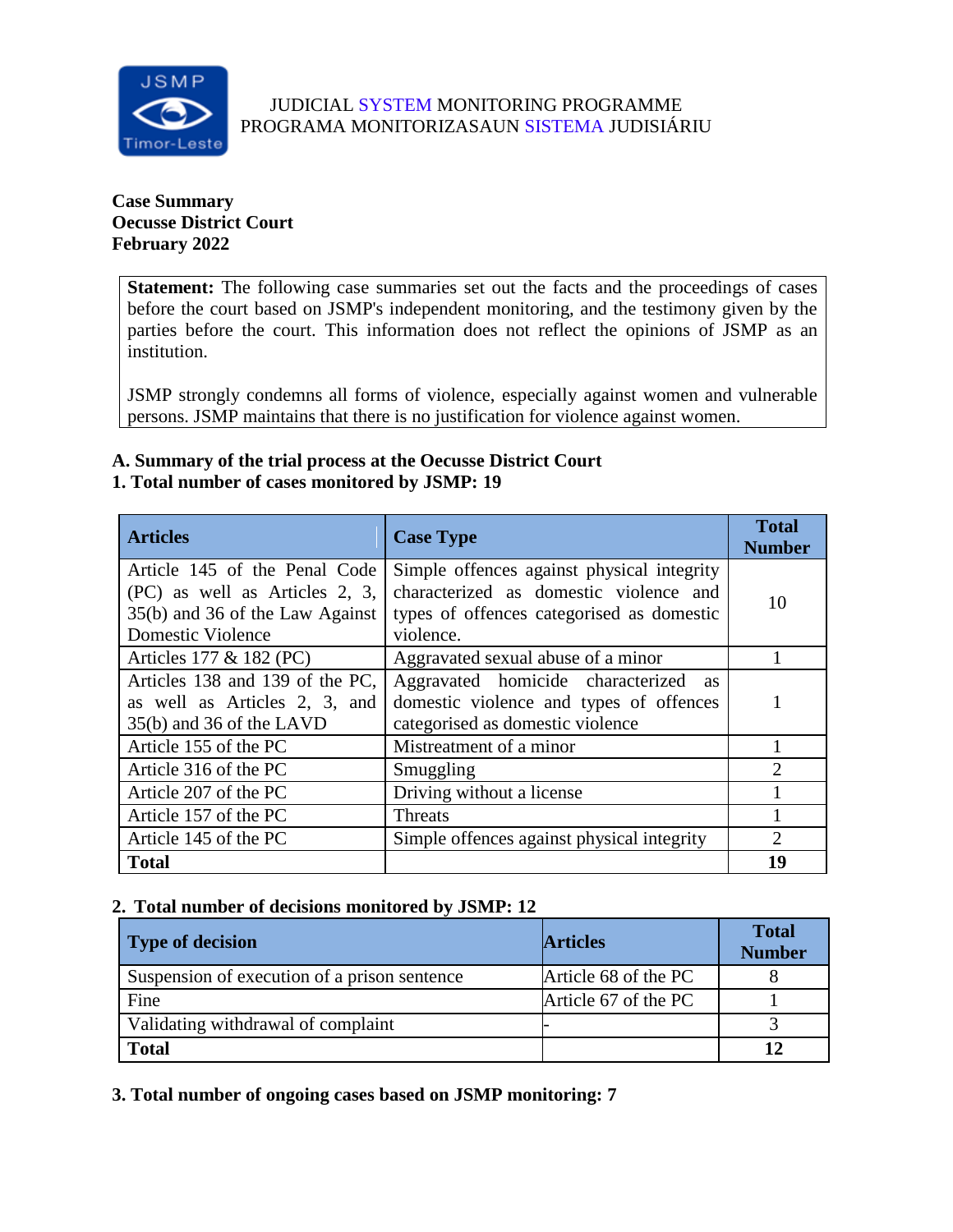### **B. Short description of proceedings in these cases**

| 1. Crime of making threats |                                      |  |
|----------------------------|--------------------------------------|--|
| Case Number                | : 0010/21.OEPMK                      |  |
| Composition of the Court   | : Single Judge                       |  |
| Judge                      | : Yudi Pamukas                       |  |
| Prosecutor                 | : Pedro Baptista Aleixo dos Santos   |  |
| Defence                    | : Calisto Tout                       |  |
| Decision                   | : Validating withdrawal of complaint |  |

On 2 February 2022 the Oecusse District Court attempted conciliation in a case of making threats involving the defendant Domingos Mamo who allegedly committed the offence against his wife Pedronela Auni Nono, in Baqui Sub-Village, Naimeco Village, Pante-makasar Sub-District, Oecusse District.

### **Charges of the Prosecutor**

The public prosecutor alleged that on 20 February 2021, at 9pm, the defendant took a knife that was being used to cut vegetables and threatened to cut off the victim's fingers and told the victim to leave the house and if she didn't leave the house, she would die like the woman in Nianapu. Because the victim was afraid of the defendant's threats, she immediately made a complaint to the police. Previously the defendant and the victim argued about preparing dinner, and they were talking over the telephone, therefore the defendant became upset and threatened the victim.

The public prosecutor alleged that the defendant violated Article 157 of the Penal Code on making threats with that carries a maximum penalty of 2 years in prison or a fine.

#### **Examination of evidence**

Before progressing to the presentation of evidence, pursuant to Article 262 of the Criminal Procedure Code on attempted conciliation, the judge requested an attempt to reach conciliation between the defendant and victim.

During this attempted conciliation, the victim wanted to reconcile with the defendant without any conditions, because the defendant and victim are husband and wife, they have reconciled and continue to live in the same house. The defendant agreed with the victim's request and expressed regret for his actions and promised not to repeat such acts in the future, so the victim requested for the court to withdraw the complaint against the defendant.

#### **Final recommendations**

The prosecution and defence accepted the amicable agreement between the two parties and requested for the court to settle this process.

#### **Decision**

Based on the amicable agreement between the two parties and the victim's request to withdraw the complaint, pursuant to article 262.2 of the Criminal Procedure Code, the court concluded this matter and endorsed the agreement to withdraw this complaint without any conditions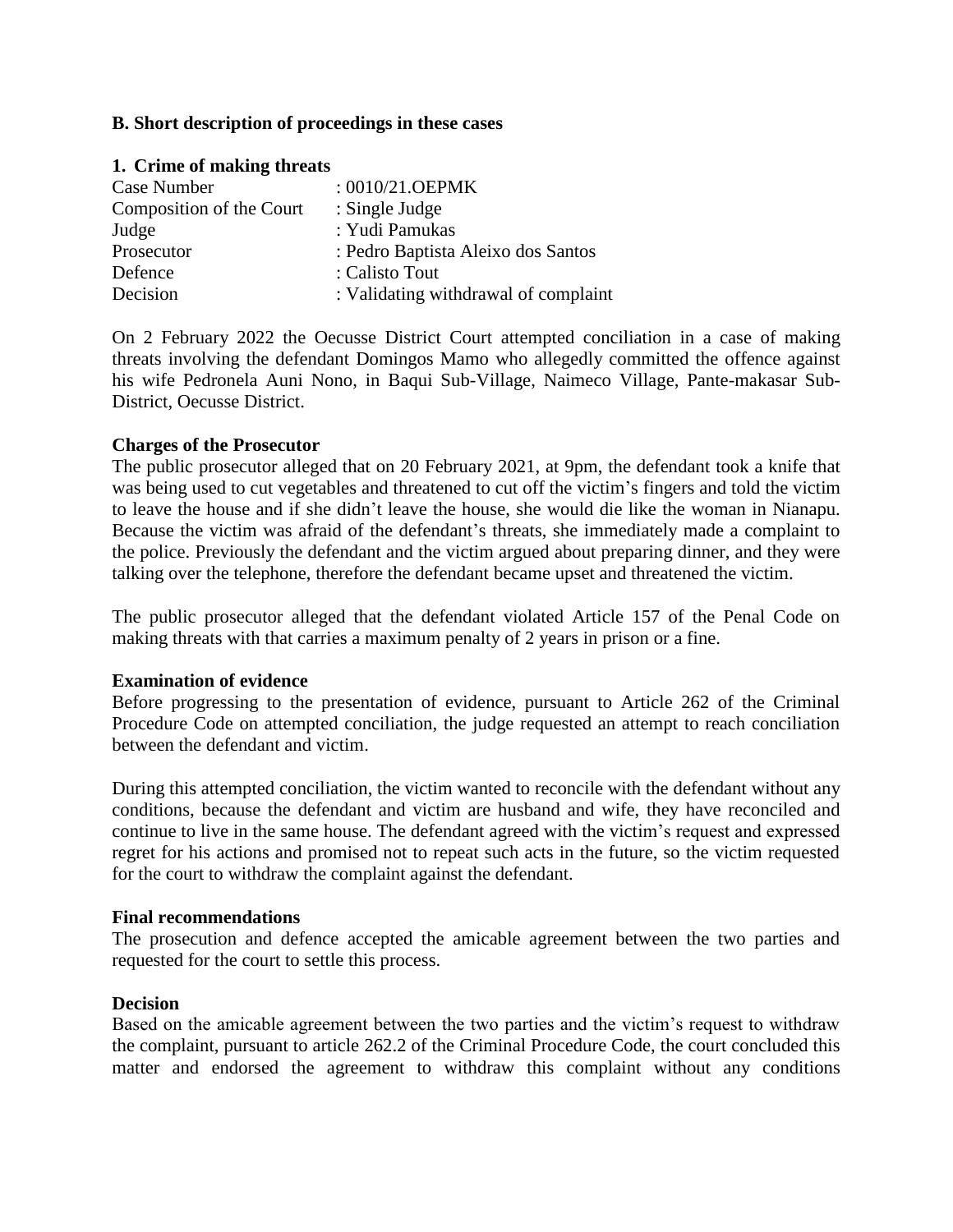considering that the defendant and the victim have reconciled and are still living together as husband and wife.

|  |  |  | 2. Crime of simple offences against physical integrity |
|--|--|--|--------------------------------------------------------|
|  |  |  |                                                        |

| Case Number              | : $0011/21.$ OEPMK                   |
|--------------------------|--------------------------------------|
| Composition of the Court | : Single Judge                       |
| Judge                    | : Yudi Pamunkas                      |
| Prosecutor               | : Mateus Nesi                        |
| Defence                  | : Marcelino Marques Coro             |
| Decision                 | : Validating withdrawal of complaint |

On 8 February 2022 the Oecusse District Court announced its decision regarding attempted conciliation in a case of simple offences against physical integrity involving the defendant Ricky da Costa Soares and the victim Leonito Vensio Ivanio da Costa Soares, in Sanane Sub-Village, Costa Village, Pante-Makasár Sub-District, Oecusse District.

### **Charges of the Prosecutor**

The prosecutor alleged that on 10 February 2021, at 6pm, the defendant grabbed the victim's shirt and asked "*Are you the one that hit my brother*..?" *The victim said 'It wasn't me'*. Then the defendant kicked the victim once on his side, pulled the victim's hair, threw the victim on the ground and then stood on the victim when he was lying on the ground. The defendant's actions caused the victim to suffer pain to his body. A medical report from the Oecusse Referral Hospital and photos showing the effects of the violence that were taken by the police were included in the case file.

The public prosecutor alleged that the defendant violated Article 145 of the Penal Code on simple offences against physical integrity that carries a maximum penalty of three years in prison or a fine.

### **Examination of evidence**

Before progressing to the presentation of evidence, pursuant to Article 262.1 of the Criminal Procedure Code on attempted conciliation, the judge requested an attempt to reach conciliation between the defendant and victim.

During this attempted conciliation, the victim wanted to reconcile with the defendant on the condition that the defendant needs to provide civil compensation of US\$150.00 to redress the harm that the victim suffered as a result of the defendant's actions. The victim asked the defendant not to repeat such acts against the victim in the future. The defendant agreed with the victim's request and expressed regret for his actions and promised not to repeat such acts in the future, so the victim requested for the court to withdraw his complaint against the defendant.

### **Final recommendations**

The prosecution and defence accepted the amicable agreement between the two parties and requested for the court to settle this process.

# **Decision**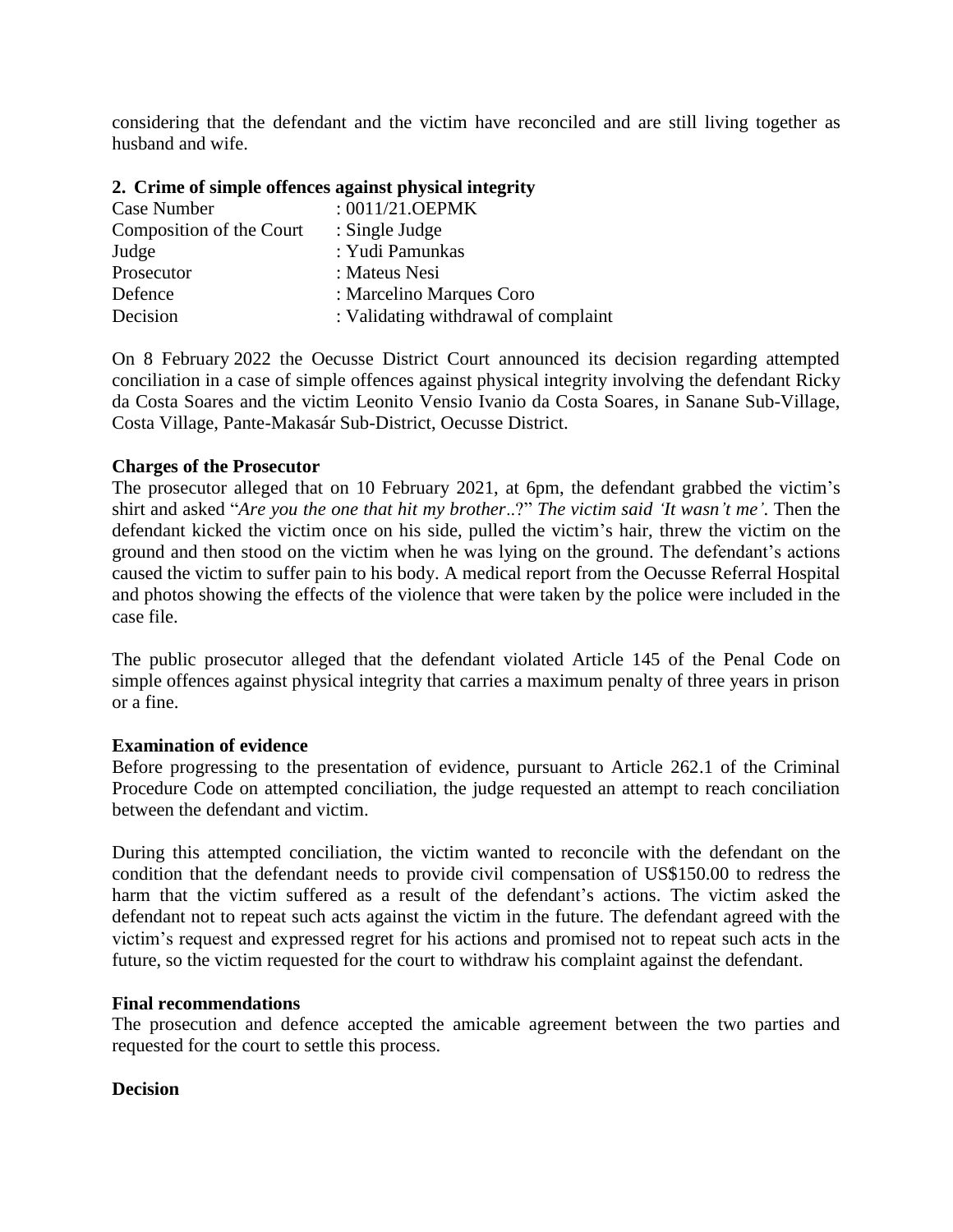Based on the amicable agreement between the two parties and the victim's request to withdraw the complaint, therefore pursuant to Article 262.2 of the Criminal Procedure Code, the court concluded the matter and endorsed the agreement to withdraw this complaint on the condition that the defendant provides civil compensation to the victim of US\$150.00 on 28 February 2022.

### **3. Crime of simple offences against physical integrity**

| : $0152/20.0$ ESIC                   |
|--------------------------------------|
| : Single Judge                       |
| : Yudi Pamunkas                      |
| : Pedro Baptista Aleixo dos Santos   |
| : Calisto Tout                       |
| : Validating withdrawal of complaint |
|                                      |

On 11 February 2022 the Oecusse District Court announced its decision regarding attempted conciliation in a case of simple offences against physical integrity involving the defendant Idiana Maria Melinha Silva de Jesus and the victim Cecilia dos Remedios, in Sanane Sub-Village, Costa Village, Pante-Makasár Sub-District, Oecusse District.

### **Charges of the Prosecutor**

The prosecutor alleged that on 14 October 2020, at 7am, the defendant punched the victim once on her left arm which caused pain and caused the victim's telephone to fall to the ground. This act occurred when the victim tried to contact the police to ask for assistance to go to the scene to restore calm and prevent any other crimes from occurring. A medical report from the Oecusse Referral Hospital and photos from the police were included in the case file that showed the results of this violence.

The public prosecutor alleged that the defendant violated Article 145 of the Penal Code on simple offences against physical integrity that carries a maximum penalty of three years in prison or a fine.

### **Examination of evidence**

Before progressing to the presentation of evidence, pursuant to Article 262.1 of the Criminal Procedure Code on attempted conciliation, the judge requested an attempt to reach conciliation between the defendant and victim.

During this attempted conciliation, the victim wanted to reconcile with the defendant on the condition that the defendant provide civil compensation of US\$50.00 to the victim. The victim asked the defendant not to repeat such acts against the victim in the future. The defendant agreed with the victim's request and expressed regret for her actions and promised not to repeat such acts in the future, so the victim requested for the court to withdraw her complaint against the defendant.

### **Final recommendations**

The prosecution and defence accepted the amicable agreement between the two parties and requested for the court to settle this process.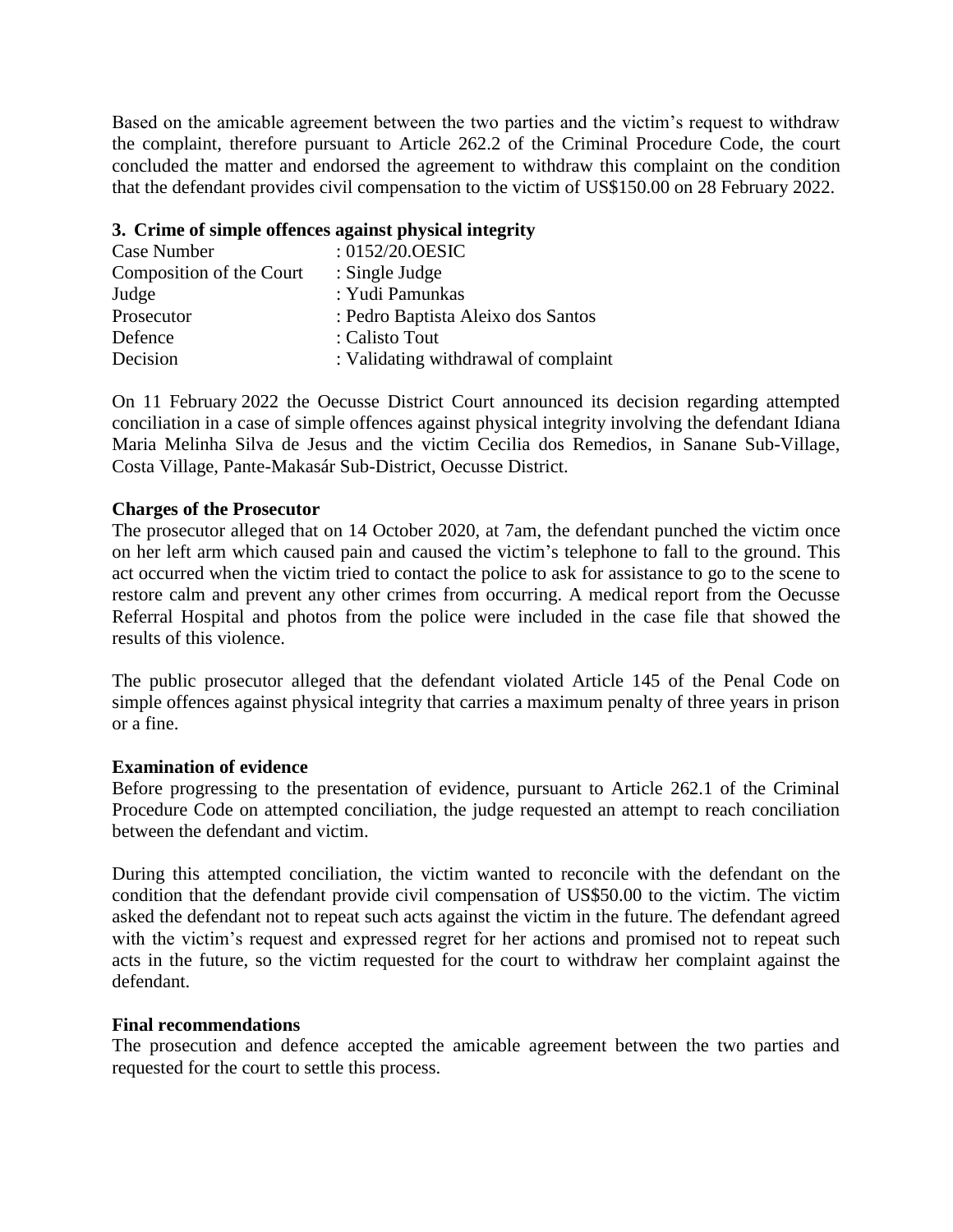### **Decision**

Based on the amicable agreement between the two parties and the victim's request to withdraw the complaint, therefore pursuant to Article 262.2 of the Criminal Procedure Code, the court concluded the matter and endorsed the agreement to withdraw this complaint on the condition that the defendant provides civil compensation to the victim of US\$50.00.

### **4. Crime of simple offences against physical integrity characterized as domestic violence**

| Case Number              | :0015/20.0EBCN                                    |
|--------------------------|---------------------------------------------------|
| Composition of the Court | : Single Judge                                    |
| Judge                    | : Yudi Pamukas                                    |
| Prosecutor               | : Pedro Baptista Aleixo dos Santos                |
| Defence                  | : Calisto Tout                                    |
| Decision                 | : Prison sentence of 1 year, suspended for 1 year |

On 14 February 2022 the Oecusse District Court announced its decision in a case of simple offences against physical integrity characterised as domestic violence involving the defendant NS who allegedly committed the offence against his daughter AS (aged 16) in Oecusse District.

### **Charges of the Prosecutor**

The public prosecutor alleged that on 25 April 2020, at 5pm, the defendant took a piece of wood and struck the victim once on her right calf and once on her left calf and caused the victim to suffer pain. Previously the victim argued with her younger sibling Ajilda Maria Sipa so the defendant became angry and committed the assault against the victim. At the time of the incident the defendant had just arrived home from a plantation and saw the victim arguing with her younger sibling. A medical report from the Baocnana Medical Centre and photographs from Police were also attached to this case file.

The public prosecutor alleged that the defendant violated Article 145 of the Penal Code on simple offences against physical integrity that carries a maximum penalty of three years in prison or a fine as well as Articles 2, 3(c), 35(b) and 36 of the Law Against Domestic Violence.

### **Examination of evidence**

During the trial the defendant confessed all of the facts and regretted his actions. After the incident, the defendant and victim immediately reconciled, and have continued to live together as a family and the defendant was a first time offender. The defendant also stated that he has been looking after the victim until now and has five children, and works as a farmer with no fixed monthly income and promised not to repeat his behaviour against his children or other person in the future.

The victim confirmed all of the facts in the indictment, and said that this was the first time that the defendant had struck the victim, and also stated that at that time the defendant did try to strike the victim but only hit her skirt, however the victim stated that the defendant's actions were not good.

### **Final recommendations**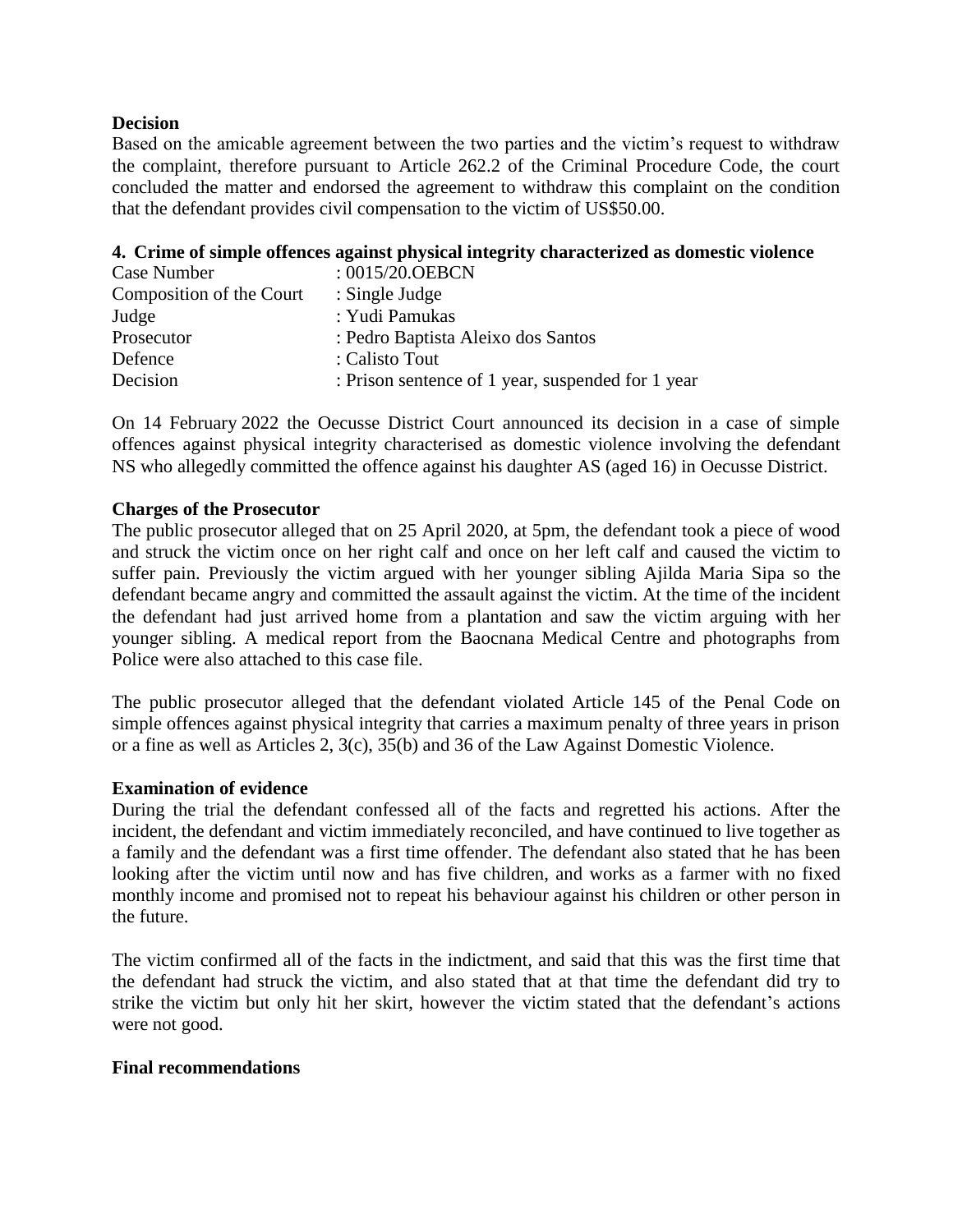The public prosecutor stated that the defendant's behaviour fulfilled the elements of the crime of simple offences against physical integrity characterised as domestic violence against his daughter because during the examination of evidence the defendant fully confessed. The prosecutor considered that in the circumstances the victim could make a statement that was unfair because she loves the defendant so much, as he is her father. Therefore, the prosecutor requested for the court to issue an admonishment against the defendant.

The public defender said that the defendant collaborated with the court, regretted his actions and this victim confirmed that the defendant tried to hit her twice but only hit her skirt, because at that time she was wearing a long skirt and didn't feel any pain. The victim is the daughter of the defendant, and this was the first time he assaulted the victim, they have reconciled, the defendant has five children, works as a farmer and has no fixed monthly income, and he promised not to repeat such acts in the future. Therefore the defence requested for the court to impose a fair penalty against the defendant.

### **Decision**

After evaluating all of the facts, the court found that on 25 April 2020, at 5pm, the defendant took a piece of wood and struck the victim once on her right calf and once on her left calf and caused the victim to suffer pain. The court proved that the defendant committed all of these acts freely and with intent because he wanted to physically assault the victim.

Based on all of the evidence and consideration of the aggravating and mitigating circumstances surrounding this crime, the court concluded this matter and sentenced the defendant to 1 year in prison, suspended for 1 year.

### **5. Crime of simple offences against physical integrity characterized as domestic violence**

| : $0172/20.0$ ESIC.                                             |
|-----------------------------------------------------------------|
| $\therefore$ Single Judge                                       |
| : Yudi Pamukas                                                  |
| : Pedro Baptista Aleixo dos Santos                              |
| : Calisto Tout                                                  |
| : Prison sentence of 1 year and 6 months, suspended for 2 years |
|                                                                 |

On 14 February 2022 the Oecusse District Court announced its decision in a case of simple offences against physical integrity characterised as domestic violence involving the defendant MT who allegedly committed the offence against his wife VU in Oecusse District.

# **Charges of the Prosecutor**

The public prosecutor alleged that on 22 November 2020, at 10pm, the defendant kicked the victim once on her right thigh, choked the victim once and punched the victim twice in the head which caused the victim to lose consciousness and fall to the ground. The victim tried to flee from the defendant but the defendant chased her and grabbed her and choked the victim and kicked the victim on her left thigh. The defendant's behaviour caused the victim to suffer pain to her head, throat and thigh. Previously the defendant and the victim argued because the defendant suspected that the victim had damaged a phone, so he became angry and committed the assault against the victim. A medical report from PRADET and photographs from the police were also attached to this case file.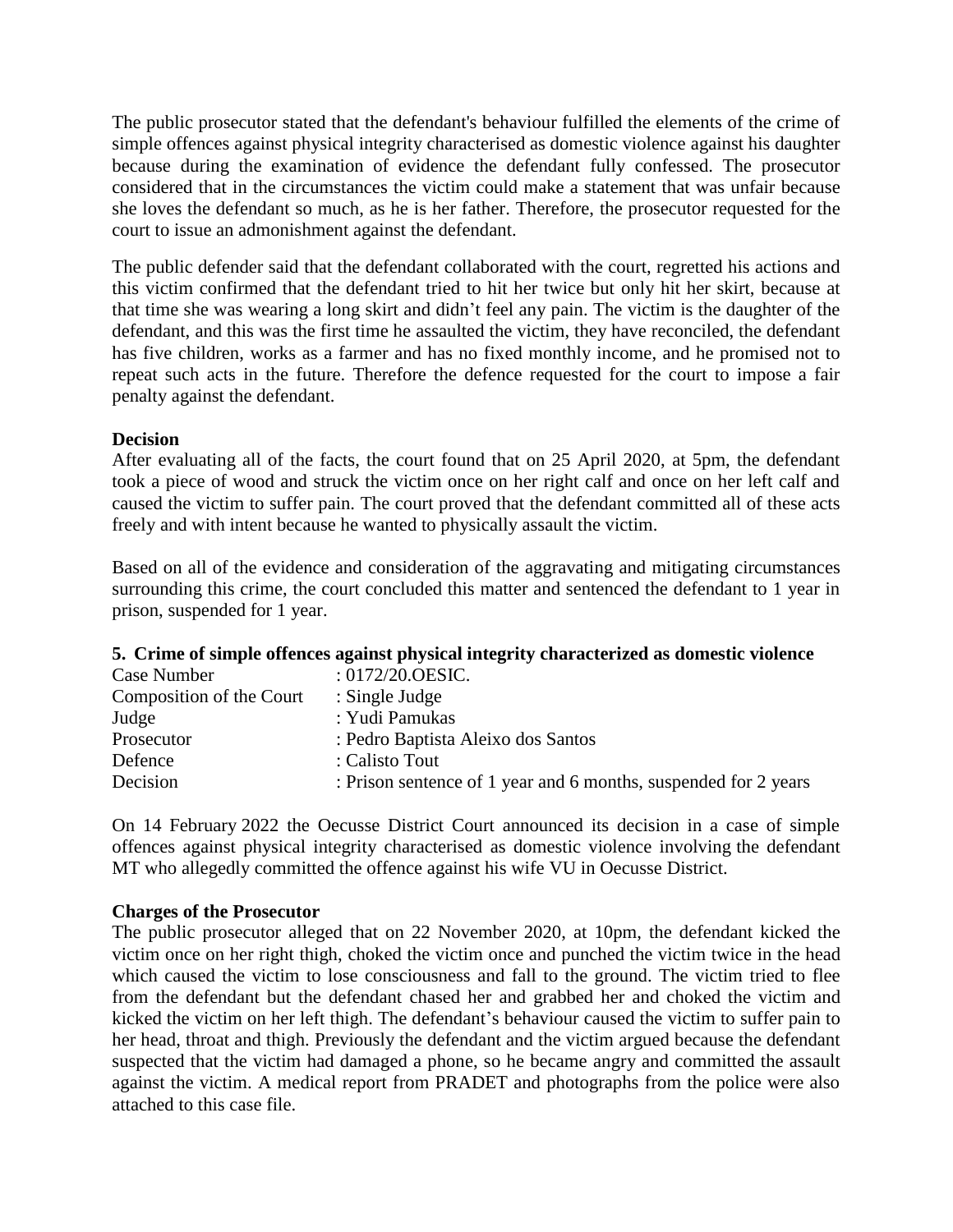The public prosecutor alleged that the defendant violated Article 145 of the Penal Code on simple offences against physical integrity that carries a maximum penalty of three years in prison or a fine as well as Articles 2, 3(a), 35(b) and 36 of the Law Against Domestic Violence.

### **Examination of evidence**

During the trial the defendant confessed to all of the facts set out in the indictment, and knew that such acts were not good and he regretted his behaviour. The defendant and the victim got together in 2016 but don't have any children and previously they never had any problems, they have reconciled and have continued living together as husband and wife and have had no other problems. The defendant further stated that the victim has forgiven him and at that time he was drunk, he works as a tradesman, but has no fixed monthly income, he was a first time offender and promised not to reoffend against his wife or any other person in the future.

The victim confirmed all of the facts in the indictment, and confirmed that they got together in 2016, and since the incident they have had no other problems, they have reconciled, this was the first time that the defendant physically assaulted the victim and the defendant only hit the victim because the memory card of the telephone was no good, so this made the defendant angry.

#### **Final recommendations**

The prosecutor alleged that the defendant assaulted his wife had done this many times already. The prosecutor said the defendant committed this act freely, deliberately and consciously to harm the health of the victim in the way described in the indictment. Therefore, the prosecutor said there was no doubt about the facts written in the indictment and the defendant's actions had been proven and his actions fulfilled the elements of the crime of simple offences against physical integrity categorised as domestic violence. The prosecutor added that the defendant's acts were very violent and therefore it was probable that such crimes would continue. For this reason the prosecutor requested for the court to impose a apply prison sentence of 3 years, suspended for 3 years.

The public defender said that since they have been together this was the first time that the defendant physically assaulted his wife, the defendant collaborated with the court, acknowledged that his behaviour against his wife was not good and regretted his actions, has reconciled, the defendant and the victim don't have any children however previously the defendant and his first wife has eight children, the defendant works as a tradesman with no fixed income, and he promised not to repeat his behaviour in the future. Therefore the defence requested for the court to impose a fair penalty against the defendant.

### **Decision**

The court considered that the defendant's acts had been proven, the defendant kicked the victim on her right thigh, choked her once and punched the victim twice in the head and the victim lost consciousness and fell to the ground. The victim tried to flee from the defendant but the defendant chased her and caught the victim and choked her and kicked the victim once on her left thigh.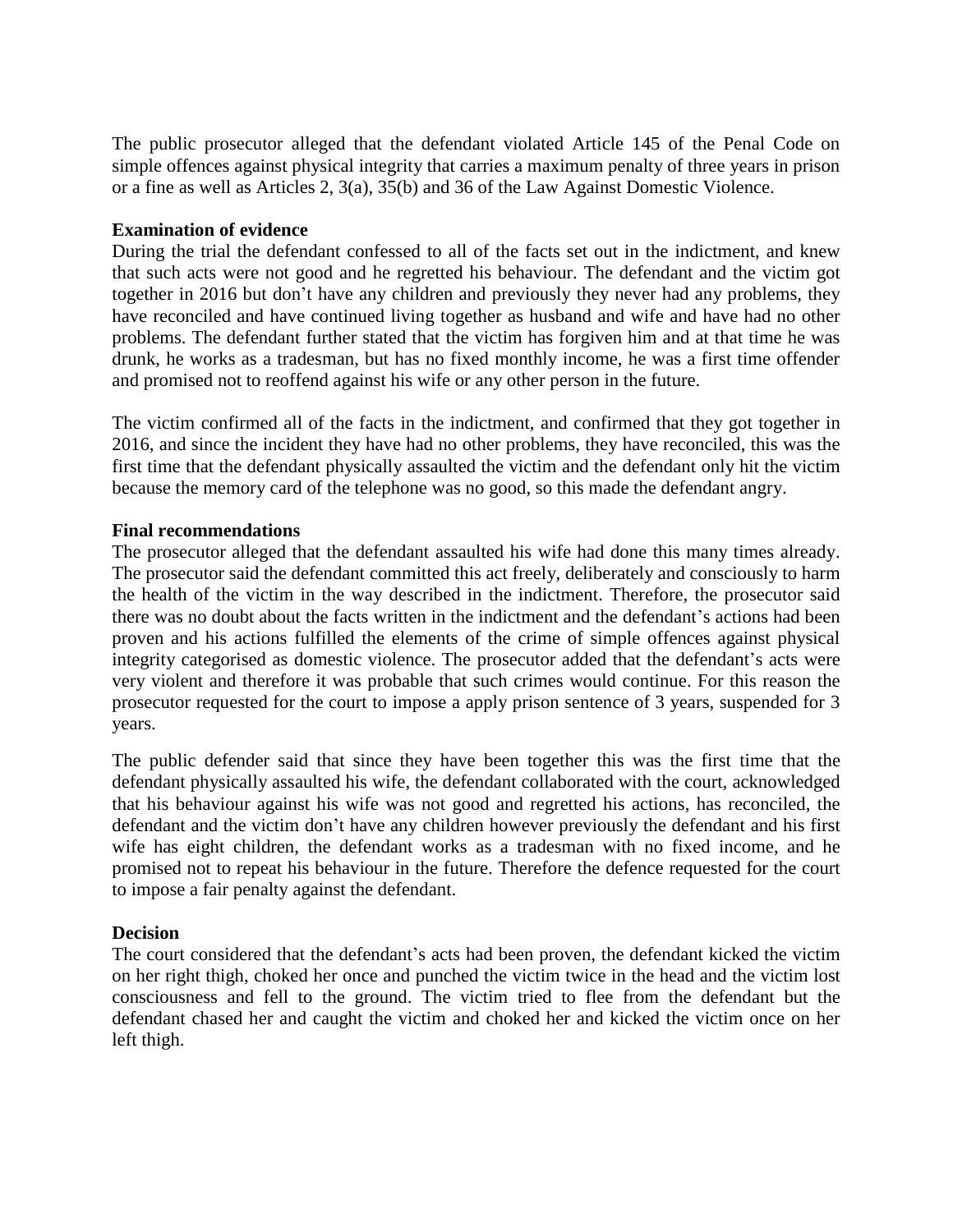Based on all of the evidence and all of the mitigating and aggravating circumstances, the court settled this matter and sentenced the defendant to 1 year and six months in prison, suspended for 2 years.

### **6. Crime of simple offences against physical integrity characterized as domestic violence**

| $:0020/20.0$ EOSL                                 |
|---------------------------------------------------|
| : Single Judge                                    |
| : Yudi Pamukas                                    |
| : Pedro Baptista Aleixo dos Santos                |
| : Calisto Tout                                    |
| : Prison sentence of 1 year, suspended for 1 year |
|                                                   |

On 14 February 2022 the Oecusse District Court announced its decision in a case of simple offences against physical integrity characterised as domestic violence involving the defendant JE who allegedly committed the offence against his wife RL in Oecusse District.

### **Charges of the Prosecutor**

The public prosecutor alleged that on 2 November 2020, at approximately 5pm, the defendant slapped the victim once on the back of her neck and caused the victim to suffer pain. Previously the victim and the defendant attended a cultural ceremony in Paut and were there until the afternoon. The defendant wanted to go home however the victim wanted to participate in the ceremony. The defendant became angry and committed the assault against the victim. A medical report from the Baqui Medical Centre and photographs from the Police were also attached to this case file.

The public prosecutor alleged that the defendant violated Article 145 of the Penal Code on simple offences against physical integrity that carries a maximum penalty of three years in prison or a fine as well as Articles 2, 3(d), 35(b) and 36 of the Law Against Domestic Violence.

### **Examination of evidence**

During the trial the defendant confessed all of the facts and regretted his actions. The defendant and the victim got together in 2005 and have reconciled, and after the incident they have continued to live together as husband and wife until now, they have four children, the defendant works as a farmer and has no fixed monthly income and has promised not to repeat such acts against his wife or other person in the future.

The victim confirmed all of the facts in the indictment, and this was the first time that the defendant assaulted the victim. The victim confirmed that she has reconciled with the defendant and the defendant gave a buffalo to the victim's parents as a fine.

#### **Final recommendations**

The prosecutor stated that the defendant fully confessed the facts set out in the indictment. The defendant pushed the victim once on her cheek which caused the victim to suffer pain. The prosecutor stated that there are many crimes involving family members in the Oecusse region in comparison with other municipalities. For this reason the public prosecutor requested for the court to impose a prison sentence of 1 year, suspended for 1 year.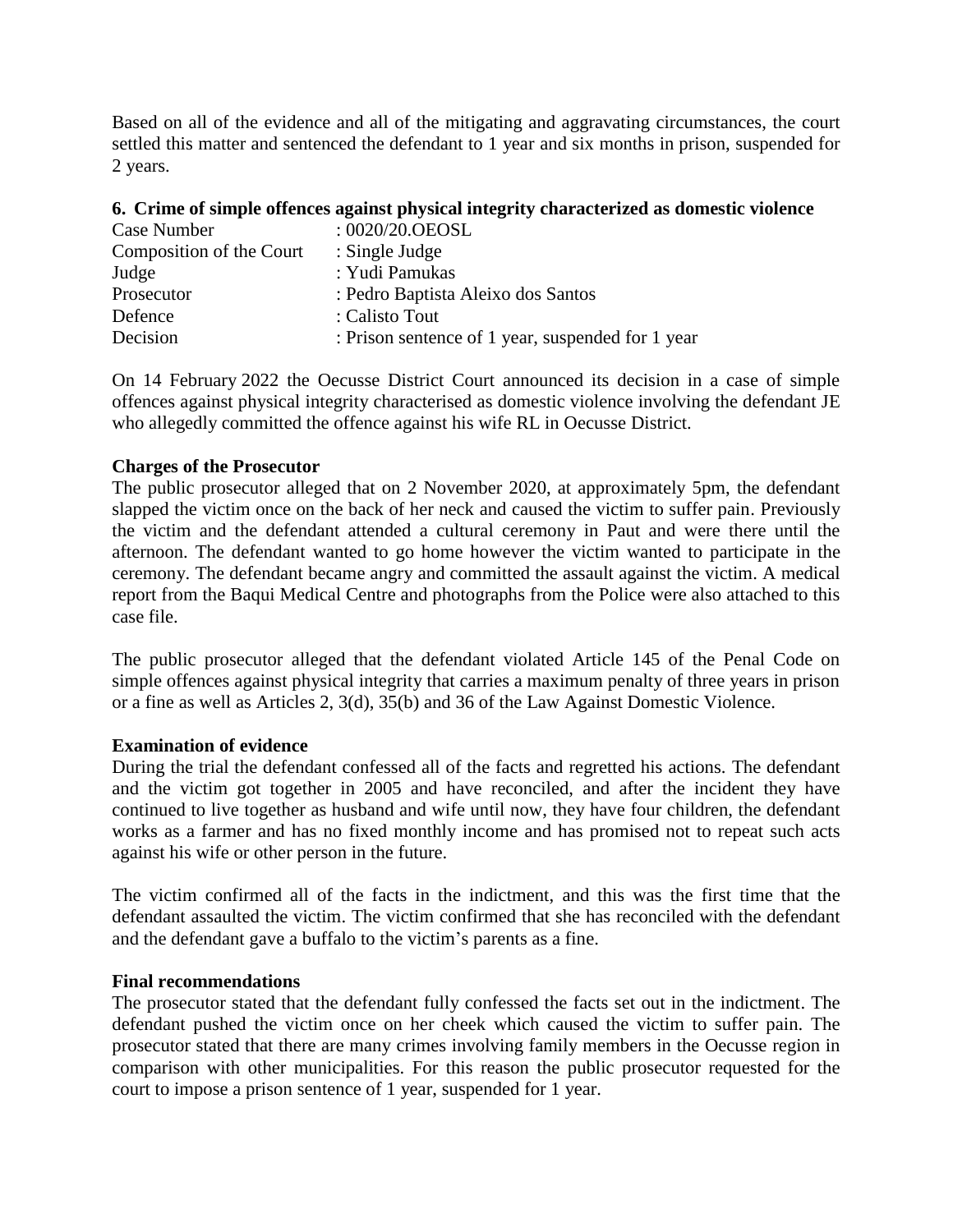The public defender said that the defendant collaborated with the court and confessed to all of the facts and knew that his acts were not good, and he regretted his behaviour. The public defender added that the defendant and victim have reconciled, and this was the first time he had hit the victim, the defendant has four children, works as a farmer and has no fixed monthly income, and he promised not to repeat such acts in the future. Therefore the defence requested for the court to impose a fair penalty against the defendant.

#### **Decision**

After evaluating all of the facts, the court proved that on 2 November 2020, at approximately 5pm, the defendant slapped the victim once on the back of her neck and caused the victim to suffer pain. The court also proved that the defendant committed all of these acts with intent because he wanted to physically assault his wife.

Based on all of the evidence and consideration of the aggravating and mitigating circumstances surrounding this crime the court concluded this matter and sentenced the defendant to 1 year in prison, suspended for 1 year.

### **7. Crime of simple offences against physical integrity characterized as domestic violence**

| Case Number              | : $0011/20$ .PDOEC                                  |
|--------------------------|-----------------------------------------------------|
| Composition of the Court | $:$ Single Judge                                    |
| Judge                    | : Yudi Pamukas                                      |
| Prosecutor               | : Pedro Baptista Aleixo dos Santos                  |
| Defence                  | : Marcelino Marques Coro                            |
| Decision                 | : Prison sentence of 2 years, suspended for 2 years |

On 14 February 2022 the Oecusse District Court announced its decision in a case of simple offences against physical integrity characterised as domestic violence involving the defendant MF who allegedly committed the offence against his wife HO in Oecusse District.

### **Charges of the Prosecutor**

The public prosecutor alleged that on 10 June 2020, at 8:00am, the defendant grabbed the victim by the arm and threw her into a wall, slapped the victim once on her right cheek and punched the victim once on the back of the neck. Previously the defendant and the victim argued because they had no rice left to cook. However the defendant was not concerned and was sleeping so the victim woke the defendant up. The defendant became angry and assaulted the victim. The defendant's physical assault caused the victim to suffer pain. A medical report from PRADET and photographs from the police were also attached to this case file.

The public prosecutor alleged that the defendant violated Article 145 of the Penal Code on simple offences against physical integrity that carries a maximum penalty of three years in prison or a fine as well as Articles 2, 3(d), 35(b) and 36 of the Law Against Domestic Violence.

#### **Examination of evidence**

During the trial the defendant confessed to all of the facts in the indictment and knew that the physical assault was not good and he regretted his behaviour. The defendant has four children, was a first time offender, has reconciled, and lives in his own house, works as a farmer and has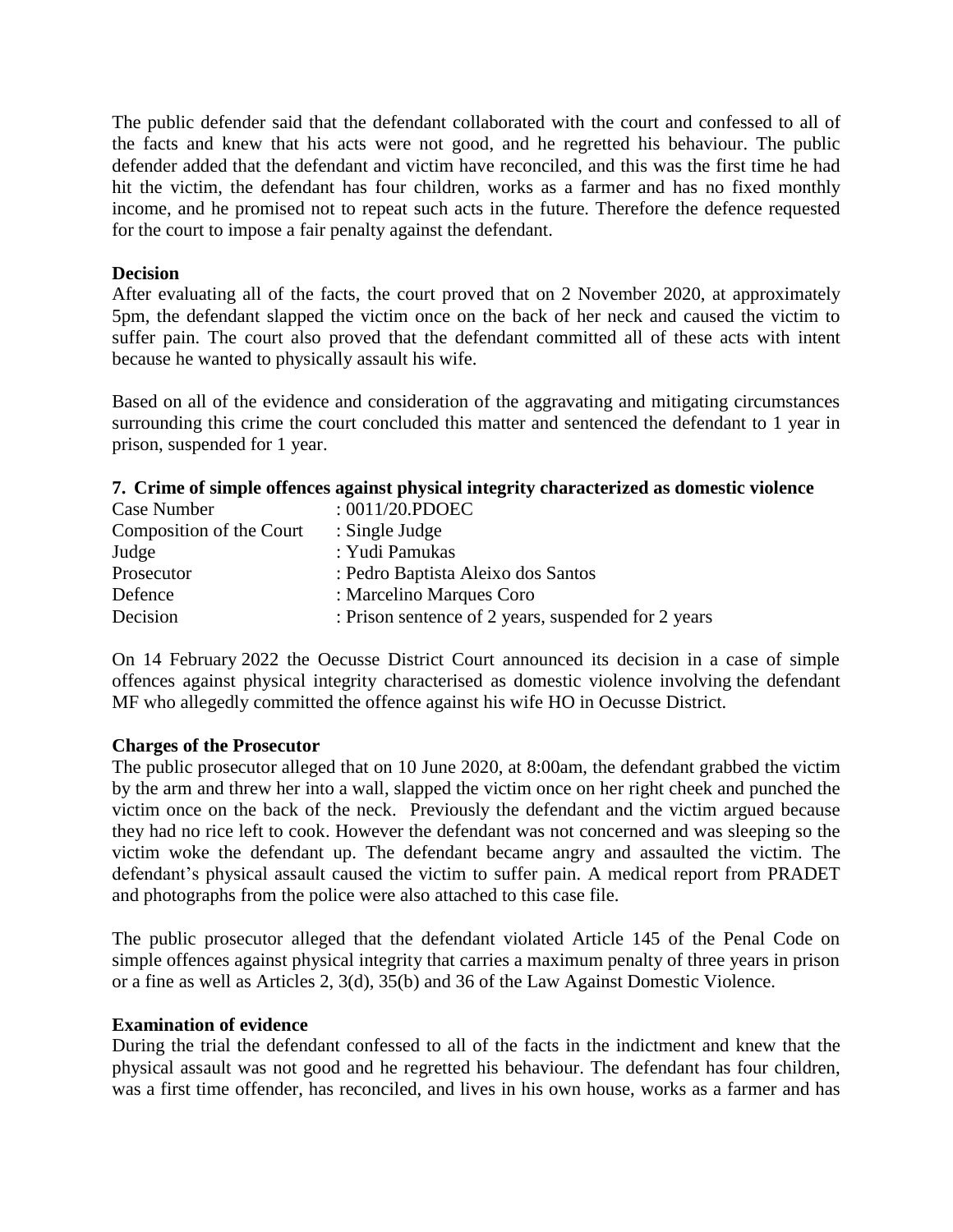no fixed monthly income and he hit the victim because they argued because there was no rice to cook.

The victim confirmed all of the facts in the indictment and the defendant and the victim got together in 2014 and this was the first time that the defendant physically assaulted the victim.

#### **Final recommendations**

The public prosecutor stated that during the examination of evidence there were strong indications that the defendant was guilty of committing the crime of simple offences against physical integrity characterised as domestic violence. Therefore, the prosecutor had no doubt about the facts in the indictment, and the defendant fully confessed the facts. For this reason the prosecutor requested for the court to impose a apply prison sentence of 2 years, suspended for 3 years.

The defence requested for the court to impose a lenient penalty with consideration that during the examination of evidence the defendant collaborated with the court and confessed to all of the facts in the indictment. During the examination of evidence the defendant acknowledged that such behaviour was not good and regretted his behaviour, and since the incident the defendant has not physically assaulted the victim, promised that he would not repeat such acts in the future and regretted his actions. The public defendant stated that the defendant has four children, was a first time offender, has reconciled, lives in his own house, works as a farmer and has no fixed monthly income.

#### **Decision**

After evaluating all of the facts, the court found that the defendant grabbed the victim by the arm and threw her into a wall and then slapped the victim once on her right cheek and punched the victim once on the back of her neck. The court also proved that the defendant committed all of these acts with intent because he wanted to physically assault his wife on many occasions.

Based on all of the evidence, and consideration of the aggravating and mitigating circumstances, the court concluded this matter and sentenced the defendant to 2 years in prison, suspended for 2 years.

#### **8. Driving without a license**

| Case Number              | $: 0027/19.$ OEBCN                 |
|--------------------------|------------------------------------|
| Composition of the Court | : Single Judge                     |
| Judge                    | : Yudi Pamukas                     |
| Prosecutor               | : Pedro Baptista Aleixo dos Santos |
| Defence                  | : Calisto Tout                     |
| Decision                 | : Fine of US\$ 50.00               |

On 14 February 2022, the Oecusse District Court announced its ruling in a case of driving without a license involving the defendant Abilio Quelo who allegedly committed the offence against the State of Timor-Leste, in Citrana Sub-Village, Beneufe Village, Nitibe Sub-District, Oecusse District.

#### **Charges of the Prosecutor**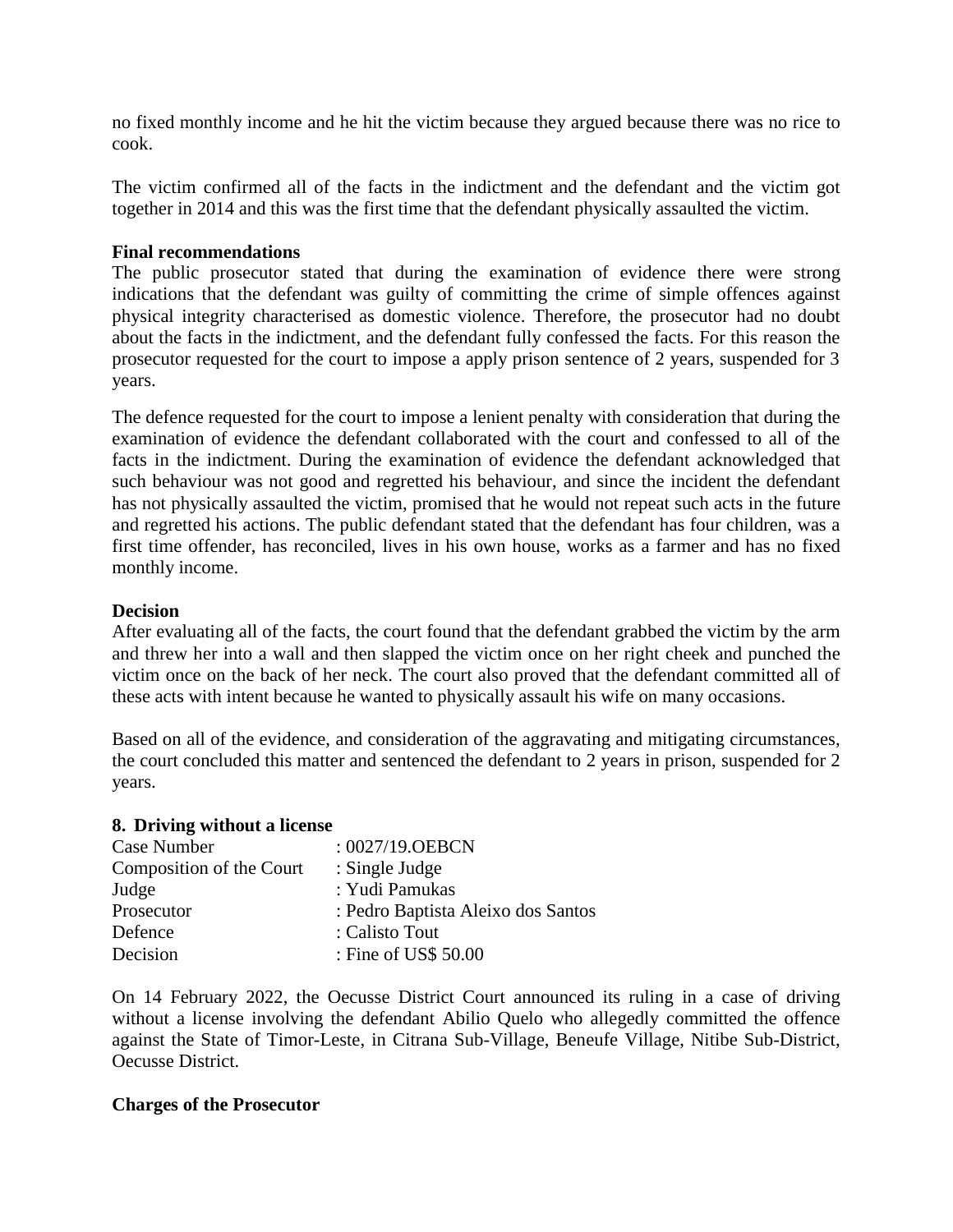The public prosecutor alleged that on 19 September 2019, at 11am, the defendant was riding a Yamaha KLX motorcycle with the number plate 1245 GA-TL on a public road towards the Nuni area and the police were conducting checks and found out that the defendant was riding a motorcycle without a driving licence.

The public prosecutor alleged that the defendant violated Article 207 of the Penal Code on driving without a licence that carries a maximum penalty of two years in prison or a fine.

### **Examination of evidence**

During the trial the defendant confessed all of the facts set out in the indictment, regretted his actions, and was a first time offender. The defendant said he understood that such behaviour is not good and is against the law. The defendant is young and unemployed and has no fixed monthly income and the defendant had been riding a motorcycle for approximately 1 year.

The public prosecutor requested for the court to disregard the victim's statement because the defendant confessed to all of the facts in the indictment.

### **Final recommendations**

The public prosecutor stated that the defendant was guilty of committing the crime of driving without a licence based on the confession of the defendant. The prosecutor also added that the defendant had been riding a motorcycle for one year however he did not have a driving licence and the defendant's behaviour could cause unrest on public roads. For this reason, the prosecutor requested for the court to convict the defendant pursuant to Article 207 of the Penal Code.

The public defender stated that the defendant confessed all of the facts set out in the indictment, regretted his actions and was a first time offender. The public defender added that the defendant was young and has no fixed monthly income and promised not to repeat such acts in the future. Therefore, the defence requested for the court to impose a lenient penalty against the defendant.

### **Decision**

After evaluating all of the facts, the court proved that the defendant was riding a Yamaha KLX motorcycle with the number plate 1245 GA-TL on a public road towards the Nuni area and the police were conducting checks and found out that the defendant was riding a motorcycle without a driving licence.

Based on all of the evidence and consideration of the aggravating and mitigating circumstances surrounding this crime the court concluded this matter and ordered the defendant to pay a fine of US\$ 50 to be paid in daily instalments of US\$1.00 for 50 days. The court also imposed an alternative penalty of 45 days in prison if the defendant does not pay this fine.

### **9. Crime of simple offences against physical integrity characterized as domestic violence**

| $:0050/21.$ OEPMK |
|-------------------|
| : Single Judge    |
| : Yudi Pamukas    |
| : Mateus Nesi     |
| : Calisto Tout    |
|                   |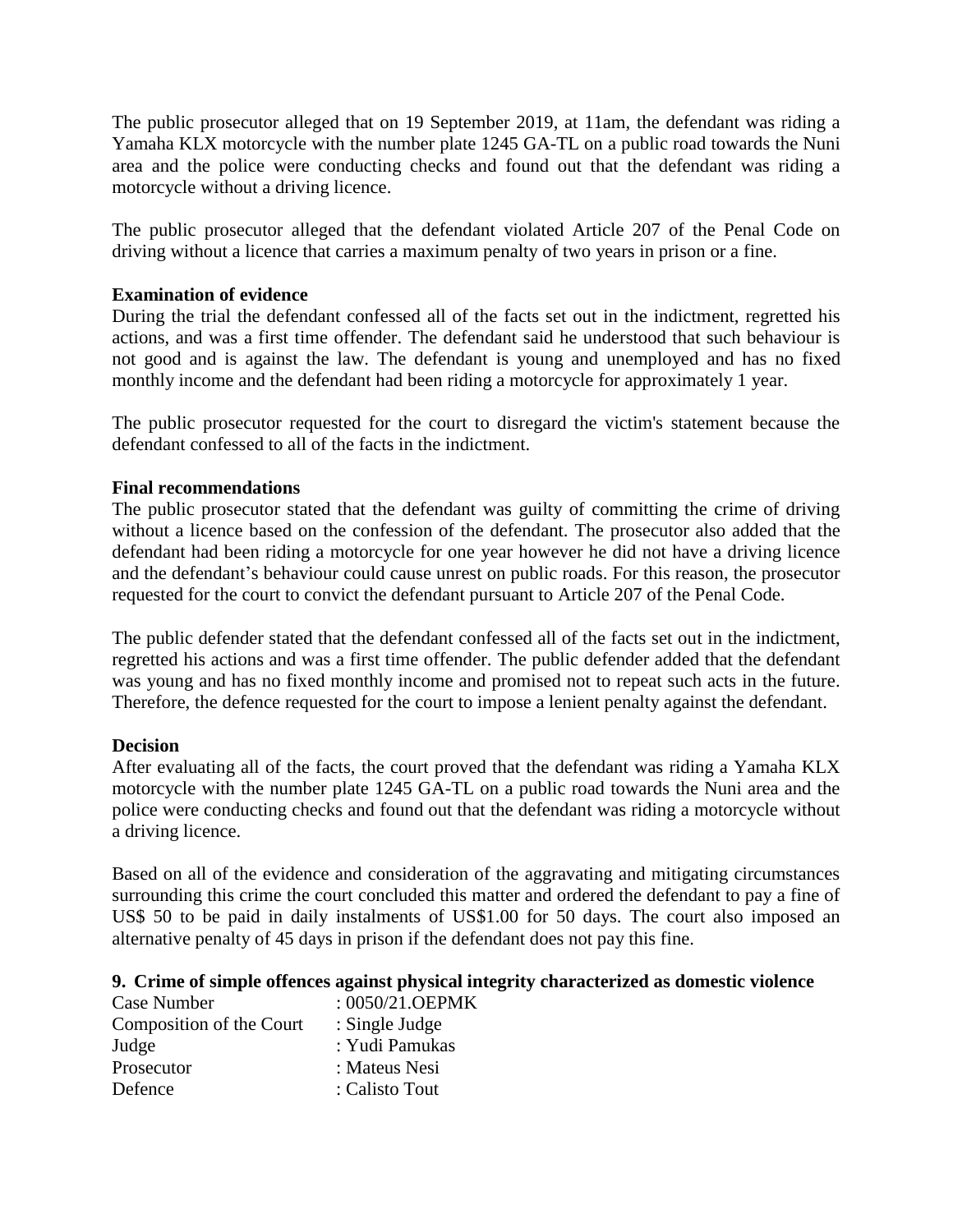On 21 February 2022 the Oecusse District Court announced its decision in a case of simple offences against physical integrity characterised as domestic violence involving the defendant AM who allegedly committed the offence against his wife AC in Oecusse District.

## **Charges of the Prosecutor**

The public prosecutor alleged that on 30 May 2021, at approximately 10.00 pm, the defendant punched the victim once on her right cheek, slapped the victim twice on her right cheek, punched the victim once in the chest and then punched the victim twice in the stomach. The defendant's actions caused the victim to suffer pain to her body. Previously the defendant did not want to eat the vegetables that the victim had cooked, because they were mixed with papaya leaves and the food was very dry, and the defendant wanted some sauce with his meal so the defendant became angry and assaulted the victim. A medical report from PRADET and photographs of the injuries from this violence from the Police were also attached to this case file.

The public prosecutor alleged that the defendant violated Article 145 of the Penal Code on simple offences against physical integrity that carries a maximum penalty of three years in prison or a fine as well as Articles 2, 3(a, c), 35(b) and 36 of the Law Against Domestic Violence.

### **Examination of evidence**

During the trial the defendant confessed to all of the facts set out in the indictment, and knew that such acts were not good and he regretted his behaviour. The defendant and victim got together in 2014, he has two children, and previously they had no problems, have not yet reconciled and are still living separately, and two children are living with the victim at the home of the victim's parents. The defendant further stated that he works as a farmer, but has no fixed monthly income, he was a first time offender and promised not to reoffend against his wife or any other person in the future.

The victim confirmed all of the facts in the indictment and said that the defendant and the victim got together in 2014, and they have not yet reconciled because they are living separately and in the past the defendant always physically assaulted the victim. The victim said that she is living with the children and the defendant never visits them at the home of the victim's parents. The victim stated that she does not want to live with the defendant because she is traumatized by the defendant's behaviour.

### **Final recommendations**

The prosecutor alleged that the defendant committed a serious physical assault against his wife and always physically assaulted his wife. The prosecutor said the defendant committed this crime freely, deliberately and consciously to harm the health of the victim and in the way described in the indictment. Therefore, the prosecutor said there was no doubt about the facts written in the indictment and the defendant's actions had been proven and his actions fulfilled the elements of the crime of simple offences against physical integrity categorised as domestic violence. Therefore, the prosecutor requested for the court to impose a penalty in accordance with Article 145 of the Penal Code.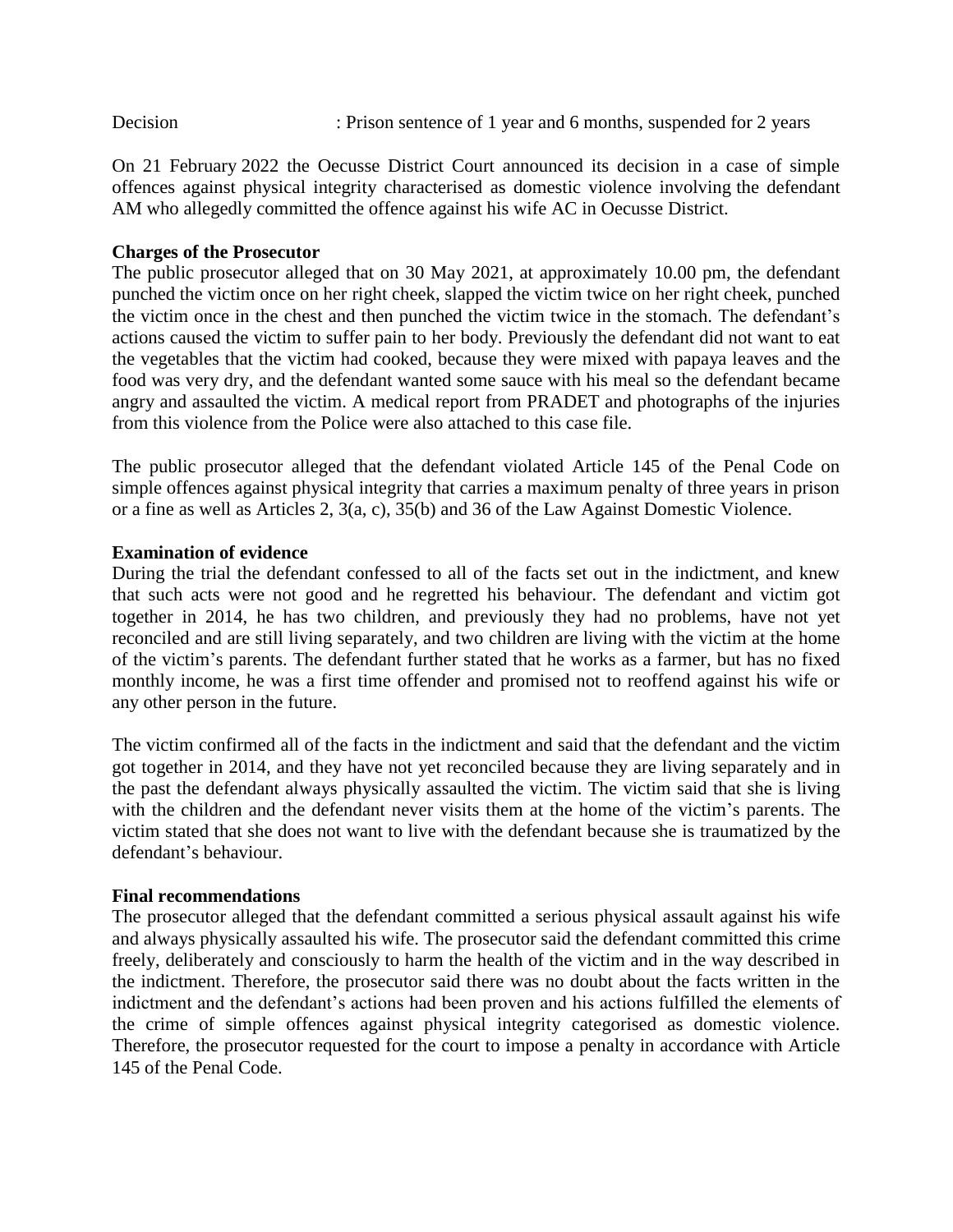The public defender said that since they have been together, this was the first time that the defendant physically assaulted his wife, the defendant collaborated with the court, the defendant acknowledged that his behaviour against his wife was not good and he regretted his actions, they have not yet reconciled because after the incident the victim took their two children from the house to go and live together with the victim's parents. The public defender said that the defendant works as a farmer and has no fixed monthly income, and he promised that he would not repeat such acts in the future. Therefore the defence requested for the court to impose a fair penalty against the defendant.

### **Decision**

After evaluating all of the facts, the court decided that the defendant assaulted the victim, namely punched the victim once on her left cheek, slapped the victim twice on her right cheek, punched the victim once in the chest and then punched the victim twice in the stomach. The court also proved that the defendant committed all of these acts with intent because he wanted to physically assault his wife.

Based on all of the evidence and consideration of the aggravating and mitigating circumstances, the court concluded this case and sentenced the defendant to 1 year and six months in prison, suspended for 2 years

### **10. Crime of simple offences against physical integrity characterized as domestic violence**

| Case Number              | : $0036/21.0ESIC$                                               |
|--------------------------|-----------------------------------------------------------------|
| Composition of the Court | $:$ Single Judge                                                |
| Judge                    | : Yudi Pamukas                                                  |
| Prosecutor               | : Mateus Nesi                                                   |
| Defence                  | : Calisto Tout                                                  |
| Decision                 | : Prison sentence of 1 year and 3 months, suspended for 2 years |

On 21 February 2022 the Oecusse District Court announced its decision in a case of simple offences against physical integrity characterised as domestic violence involving the defendant PO who allegedly committed the offence against his wife RO and son VFO (aged three) in Oecusse District.

### **Charges of the Prosecutor**

The public prosecutor alleged that on 19 April 2021, at approximately 10pm, the defendant was holding his son and threw him on to the bed which made the victim feel afraid and he cried. Then the defendant assaulted his wife, and slapped her once on the right cheek and once on the left cheek which caused the victim to suffer pain. Previously the defendant told the victim to put dinner on the table, however the victim said they she was breastfeeding the baby, so the defendant became angry and assaulted the two victims.

A medical report from the Oecusse Referral Hospital via Pradet and photos showing the effects of the violence that were taken by the police were included in the case file.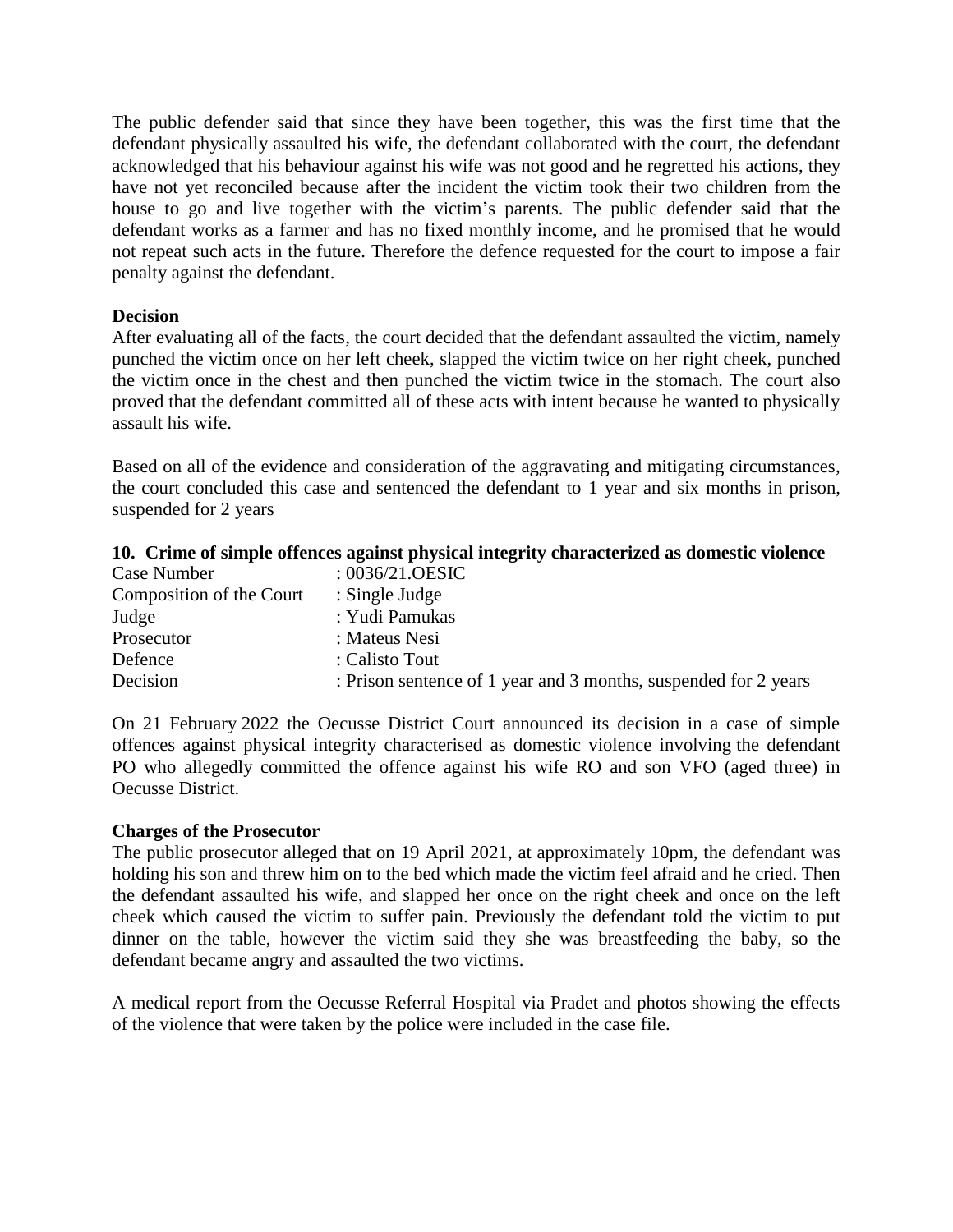The public prosecutor alleged that the defendant violated Article 145 of the Penal Code on simple offences against physical integrity that carries a maximum penalty of three years in prison or a fine as well as Articles 2, 3(a, c), 35(b) and 36 of the Law Against Domestic Violence.

#### **Examination of evidence**

During the trial the defendant confessed all of the facts and regretted his actions. The defendant and the victim got together in 2016 and have reconciled. The defendant stated that after the incident they have continued living together as husband and wife and have had no more problems, the defendant has three children, works as a security guard with Guardamor and has a monthly income of US\$115.00 and the defendant promised not to repeat such acts against his wife or other person in the future.

The victim confirmed all of the facts in the indictment, and this was the first time that the defendant assaulted his wife and his son. The victim forgave the defendant for his actions and they have reconciled and after the incident the defendant has not physically assaulted the victim or their children.

### **Final recommendations**

The prosecutor said that the defendant totally confessed to all of the facts in the indictment namely that the defendant slapped the victim once on her right cheek and left cheek which caused her to suffer pain. The prosecutor stated that there are many crimes involving family members in the Oecusse region in comparison with other municipalities. For this reason, the prosecutor requested for the court to impose a prison sentence of 1 year, suspended for 1 year.

The public defender said that the defendant collaborated with the court and confessed to all of the facts and knew that his acts were not good, and he regretted his behaviour. The public defender added that the defendant and victim have reconciled, and this was the first time he had hit the victim, the defendant has four children, works as a security guard with Guardamor and has a fixed monthly income of US\$ 115.00, and he promised not to repeat such acts in the future. Therefore the defence requested for the court to impose a fair penalty against the defendant.

#### **Decision**

After evaluating all of the facts the court found that on 19 April 2021, at approximately 10pm, the defendant was holding his son and threw him on the bed which made his son afraid and he cried and then the defendant slapped his wife once on her right cheek and once on her left cheek which caused her to suffer pain. The court also proved that the defendant committed all of these acts with intent because he wanted to physically assault his wife.

Based on all of the evidence and all of the mitigating and aggravating circumstances, the court settled this matter and sentenced the defendant to 1 year and three months in prison, suspended for 2 years.

#### **11. Crime of simple offences against physical integrity characterized as domestic violence**

| Case Number              | $: 0042/19.$ OEBCN |
|--------------------------|--------------------|
| Composition of the Court | : Single Judge     |
| Judge                    | : Yudi Pamukas     |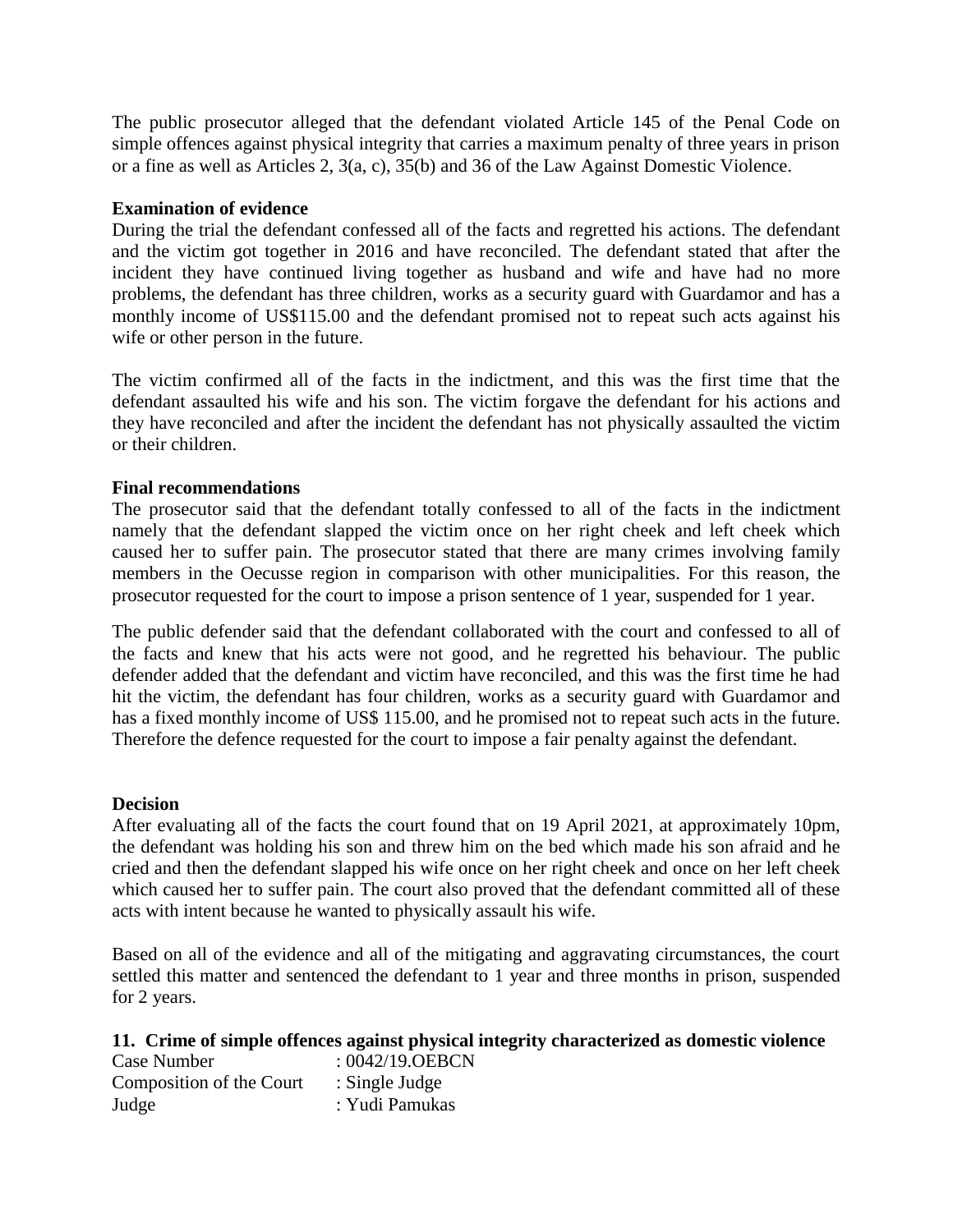| Prosecutor | : Pedro Baptista Aleixo dos Santos                  |
|------------|-----------------------------------------------------|
| Defence    | : Calisto Tout                                      |
| Decision   | : Prison sentence of 2 years, suspended for 2 years |

On 25 February 2022 the Oecusse District Court announced its decision in a case of simple offences against physical integrity characterised as domestic violence involving the defendant LM who allegedly committed the offence against his wife FN and daughter EM (aged three) in Oecusse District.

### **Charges of the Prosecutor**

The public prosecutor alleged that on 6 October 2019, at 5pm, the defendant slapped his wife twice on her right cheek and then slapped their daughter on her forehead. The actions of the defendant caused the victims to suffer pain. These acts were committed without a clear motive because the defendant was intoxicated at that time. A medical report from the Baocnana Medical Centre and photographs of the injuries from this violence from the Police were also attached to this case file.

The public prosecutor alleged that the defendant violated Article 145 of the Penal Code on simple offences against physical integrity that carries a maximum penalty of three years in prison or a fine as well as Articles 2, 3(a, c), 35(b) and 36 of the Law Against Domestic Violence.

### **Examination of evidence**

During the trial the defendant confessed to all of the facts in the indictment, the defendant acknowledged that his acts were no good, the defendant has two children, this was the first time that he assaulted the victims and was a first time offender, they have reconciled, he lives in his own home, works as a farmer has and has no fixed monthly income and the defendant promised to repeat such acts against his wife or family member in the future.

Meanwhile, the victim confirmed all of the facts set out in the indictment and added that the defendant was her husband. The victim said that after the incident the victims and the defendant immediately reconciled and the this was the first time that the defendant had physically assaulted the victims.

### **Final recommendations**

The public prosecutor stated that during the examination of evidence there were strong indications that the defendant was guilty of committing the crime of simple offences against physical integrity characterised as domestic violence against the two victims. Therefore, the prosecutor had no doubts about the facts written in the indictment with consideration that during the examination of evidence the defendant totally confessed. For this reason the prosecutor requested for the court to impose a prison sentence of 1 year, suspended for 1 year and 6 months.

The defence requested for the court to impose a lenient penalty with consideration that during the examination of evidence the defendant collaborated with the court. During the examination of evidence the defendant also acknowledged that such behaviour was not good and he regretted his behaviour, and since the incident the defendant has not physically assaulted the victims, has promised that he would not repeat such acts in the future. The public defendant stated that the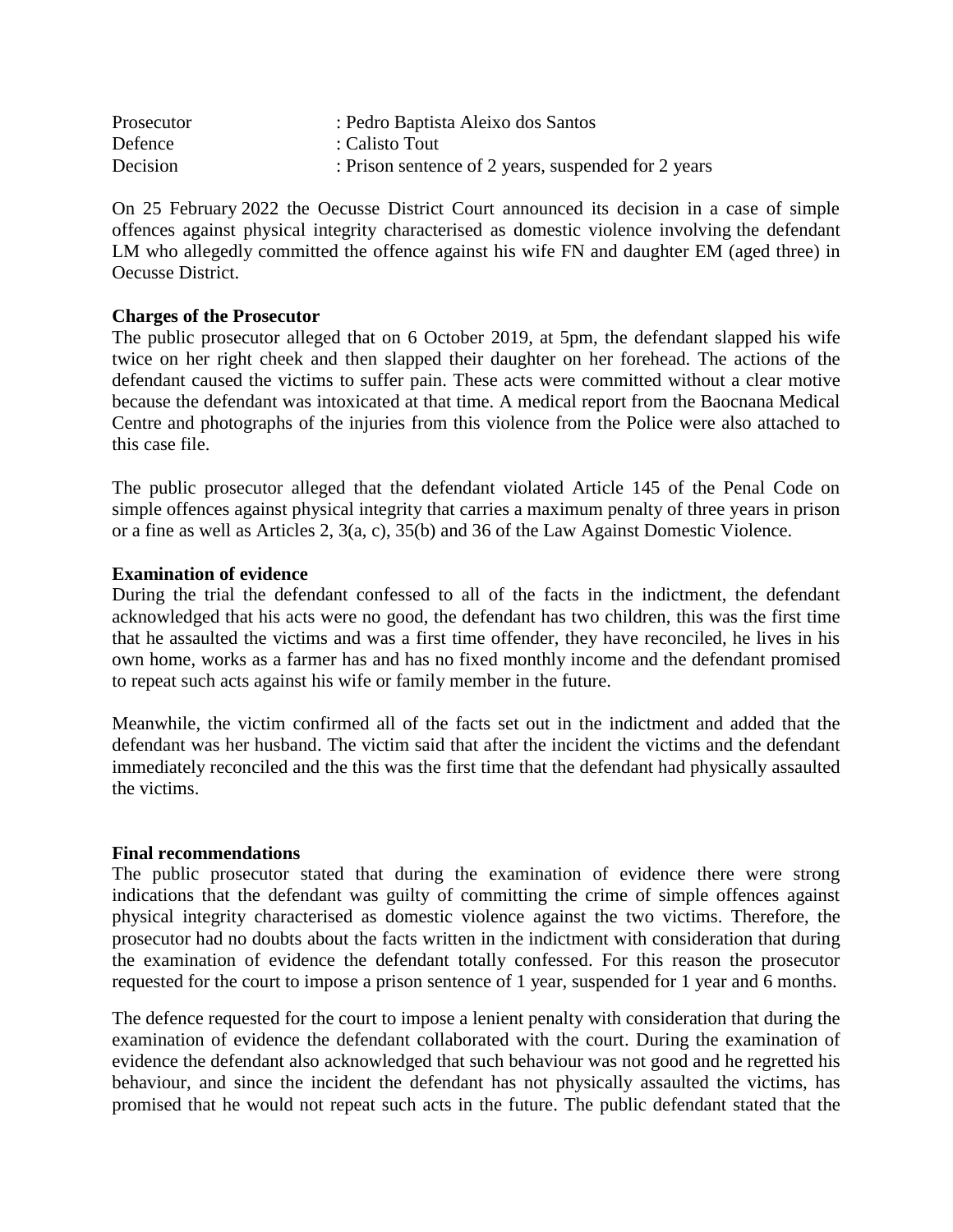defendant has two children, was a first time offender, has reconciled, works as a farmer and has no fixed monthly income.

#### **Decision**

After evaluating all of the facts, the court found that the defendant slapped the victim twice on her right cheek and then slapped his daughter once on her forehead. The court also proved that the defendant's actions were committed deliberately, and the defendant committed these crimes against his wife and daughter.

Therefore, based on all of the evidence and all of the mitigating and aggravating circumstances, the court settled this matter and sentenced the defendant to 2 years in prison, suspended for 2 years.

# **12. Crime of simple offences against physical integrity characterized as domestic violence**

| Case Number              | : 0096/21.OEPMK                                   |
|--------------------------|---------------------------------------------------|
| Composition of the Court | $:$ Single Judge                                  |
| Judge                    | : Yudi Pamukas                                    |
| Prosecutor               | : Pedro Baptista Aleixo dos Santos                |
| Defence                  | : Marcelino Marques Coro                          |
| Decision                 | : Prison sentence of 1 year, suspended for 1 year |

On 25 February 2022 the Oecusse District Court announced its decision in a case of simple offences against physical integrity characterised as domestic violence involving the defendant DF who allegedly committed the offence against his wife AQ in Oecusse District.

#### **Charges of the Prosecutor**

The public prosecutor alleged that on 23 October 2021, at 1am, the defendant kicked the victim three times on her side which caused the victim to fall to the ground and to suffer pain. Previously the victim returned home after praying because she was watching the children play bingo so the defendant and the victim argued, and the defendant became angry and assaulted the victim.

A medical report from PRADET and photographs from the police were also attached to this case file.

The public prosecutor alleged that the defendant violated Article 145 of the Penal Code on simple offences against physical integrity that carries a maximum penalty of three years in prison or a fine as well as Articles 2, 3(d), 35(b) and 36 of the Law Against Domestic Violence.

### **Examination of evidence**

During the trial the defendant confessed to all of the facts in the indictment, the defendant knew that his acts were no good, the defendant regretted his behaviour, the defendant has four children, this was the first time that he assaulted the victim and was a first time offender, they have reconciled, he lives in his own home, works as a farmer and has no fixed monthly income and the defendant assaulted the victim because the victim returned home late, because the victim was